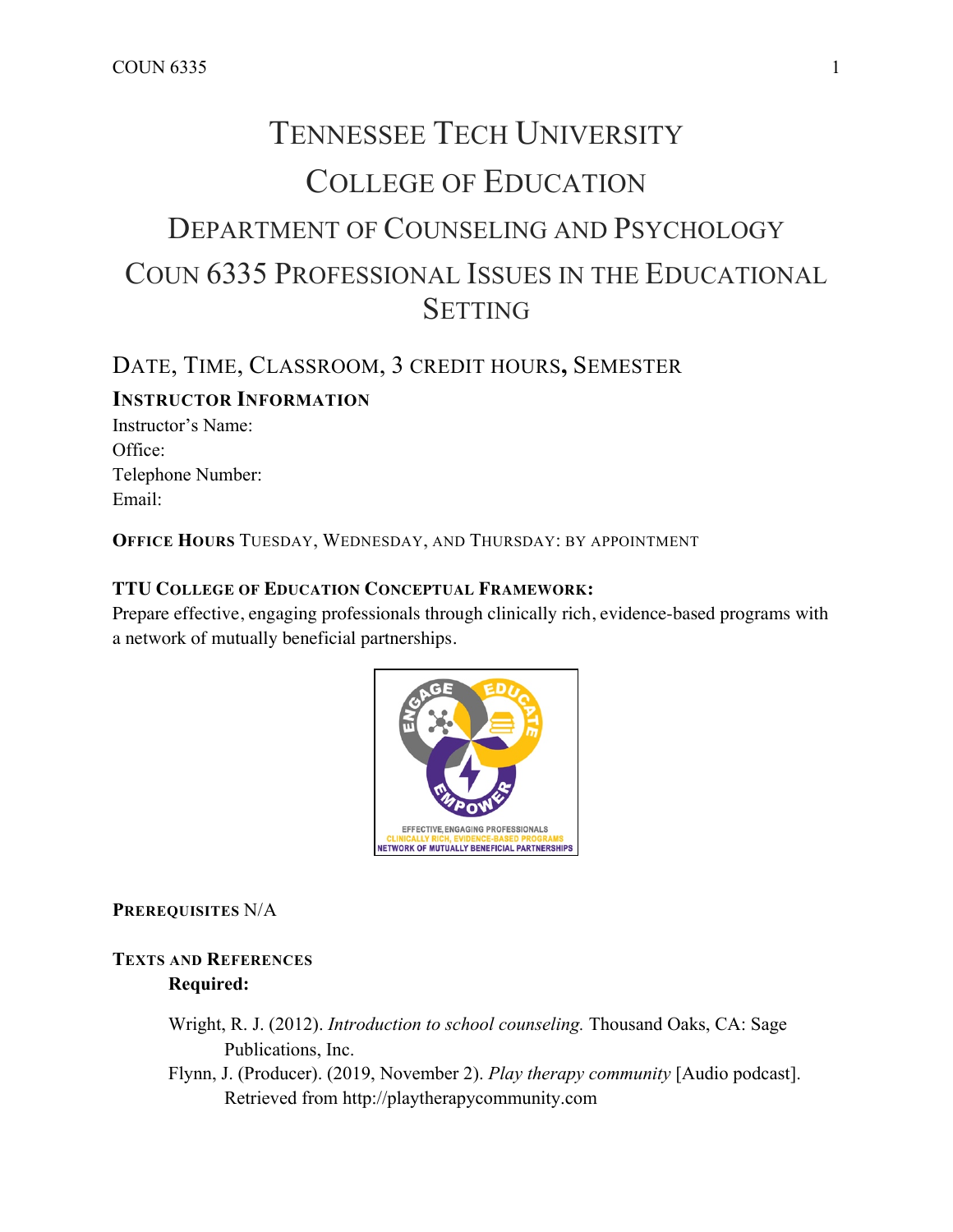- Samuels, C. A. (2016, December 3). What are multitiered systems of supports? *Education Week*. Retrieved from http://edweek.org
- Ziomek-Daigle, J., Goodman-Scott, E., Cavin, J., & Donohue, P. (2016). Integrating a multitiered system of supports with comprehensive school counseling programs. *The Professional Counselor*, *6*(3), 220-232.
- Holcomb-McCoy, C. (2007). *School counseling to close the achievement gap*. Thousand Oaks, CA: Corwin Press.
- Moon, N. S., & Singh, A. A. (2015). In their own voices: Adolescent African American males' experiences of the achievement gap. *Journal of School Counseling*, *13*(16), 1-36.
- Dameron, M. L., Foxx, S. P., & Flowers, C. (2019). The impact of race, gender, and socioeconomic status on school counselors' alternative learning program placement decisions: An experimental study. *The Urban Review*, *51*, 699-723.
- Rumsey, A. D., & Milsom, A. (2019). Supporting school engagement and high school completion through trauma-informed school counseling. *Professional School Counseling*, *22*(1), 1-10.
- Dollarhide, C. T., & Saginak, K. A. (2017). *Comprehensive school counseling programs:*   $K - 12$  *delivery systems in action* (3<sup>rd</sup> ed.). Pearson.
- Hatch, T. (2014). *The use of data in school counseling.* Corwin.
- Runyan, H., Grothaus, T., & Michel, R. E. (2019). Classroom management competencies for school counselors: A Delphi study. *Professional School Counseling, 22*(1), 1- 12.
- American School Counselor Association. (2016). *ASCA ethical standards for school counselors*. Alexandria, VA: Author.
- American School Counselor Association. (n.d.). *Legal and ethical FAQs*. Retrieved from http://www.schoolcounselor.org
- Havlik, S., Ciarletta, M., & Crawford, E. (2019). "If we don't define our roles, someone else will": Professional advocacy in school counseling. *Professional School Counseling*, *22*(1), 1-11.
- Scarborough, J. L., & Culbreth, J. R. (2008). Examining discrepancies between actual and preferred practice of school counselors. *Journal of Counseling and Development*, *86*(4), 446-459.
- Wilder, C. (2018). Promoting the role of the school counselor. *Journal of Professional Counseling: Practice, Theory, & Research*, *45*(2), 60-68.

#### **Recommended:**

- American Psychological Association (2019). *Publication manual of the American Psychological Association* (7th ed.). Washington, DC: Author.
- American School Counselor Association (2019). *The ASCA National Model: A framework for school counseling programs* (4th ed.). Alexandria, VA: Author.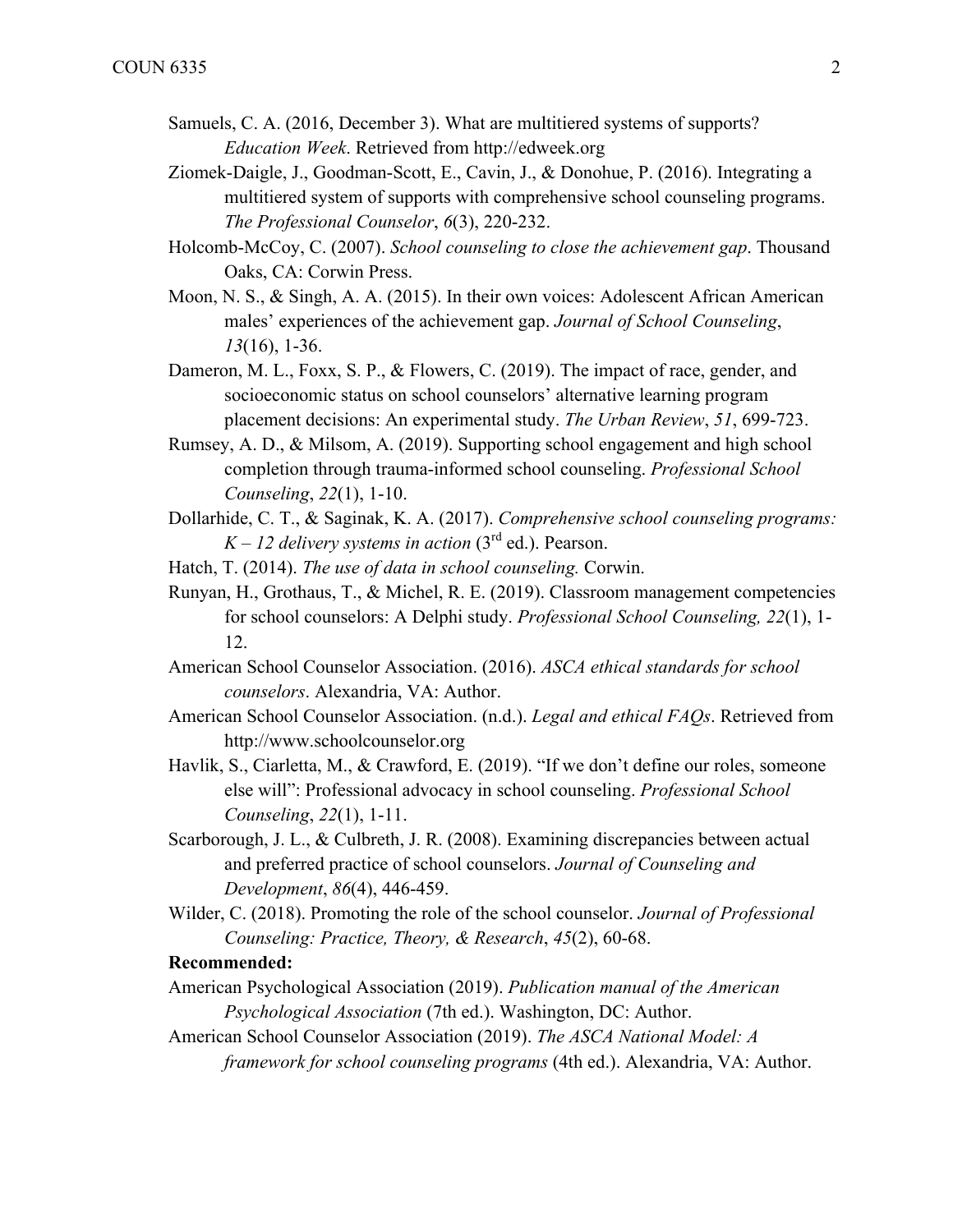## **COURSE DESCRIPTION**

COUN 6335 Professional Issues in the Educational Setting (3 credit hours) This course will provide an introduction to the school counseling profession and the varied ways that school counselors support the development of k-12 students. A range of professional issues will be explored, including the history of the school counseling profession, policies and legislation that inform school counseling practice, the needs of students at various school levels, and considerations when serving historically marginalized student groups. Professional challenges will also be examined, such as academic achievement gaps and school counselor role ambiguity.

| <b>Standard</b>                                                                                                                                                        | <b>Content/Reading</b> | <b>Formative</b><br><b>Assessment</b> | <b>Summative</b><br><b>Assessment</b> |
|------------------------------------------------------------------------------------------------------------------------------------------------------------------------|------------------------|---------------------------------------|---------------------------------------|
| <b>School Counseling: Foundations</b>                                                                                                                                  |                        |                                       |                                       |
| <b>CACREP</b> Standards<br>G.1.d: models of school-<br>based collaboration and<br>consultation                                                                         | Wright, R. J. (2012).  | <b>Class Discussion</b>               | Shadowing<br>Reflection               |
| <b>School Counseling: Contextual Dimensions</b>                                                                                                                        |                        |                                       |                                       |
| <b>CACREP</b> Standards<br>G.2.b: school counselor<br>roles in consultation<br>with families, P-12 and<br>postsecondary school<br>personnel, and<br>community agencies | Wright, R. J. (2012).  | <b>Class Discussion</b>               | Shadowing<br>Reflection               |
| <b>CACREP</b> Standards<br>G.2.n: legal and ethical<br>considerations specific<br>to school counseling                                                                 | Wright, R. J. (2012).  | Class Discussion Shadowing            | Reflection                            |
| <b>School Counseling: Practice</b>                                                                                                                                     |                        |                                       |                                       |

#### **COURSE CACREP OBJECTIVES/STUDENT LEARNING OUTCOMES**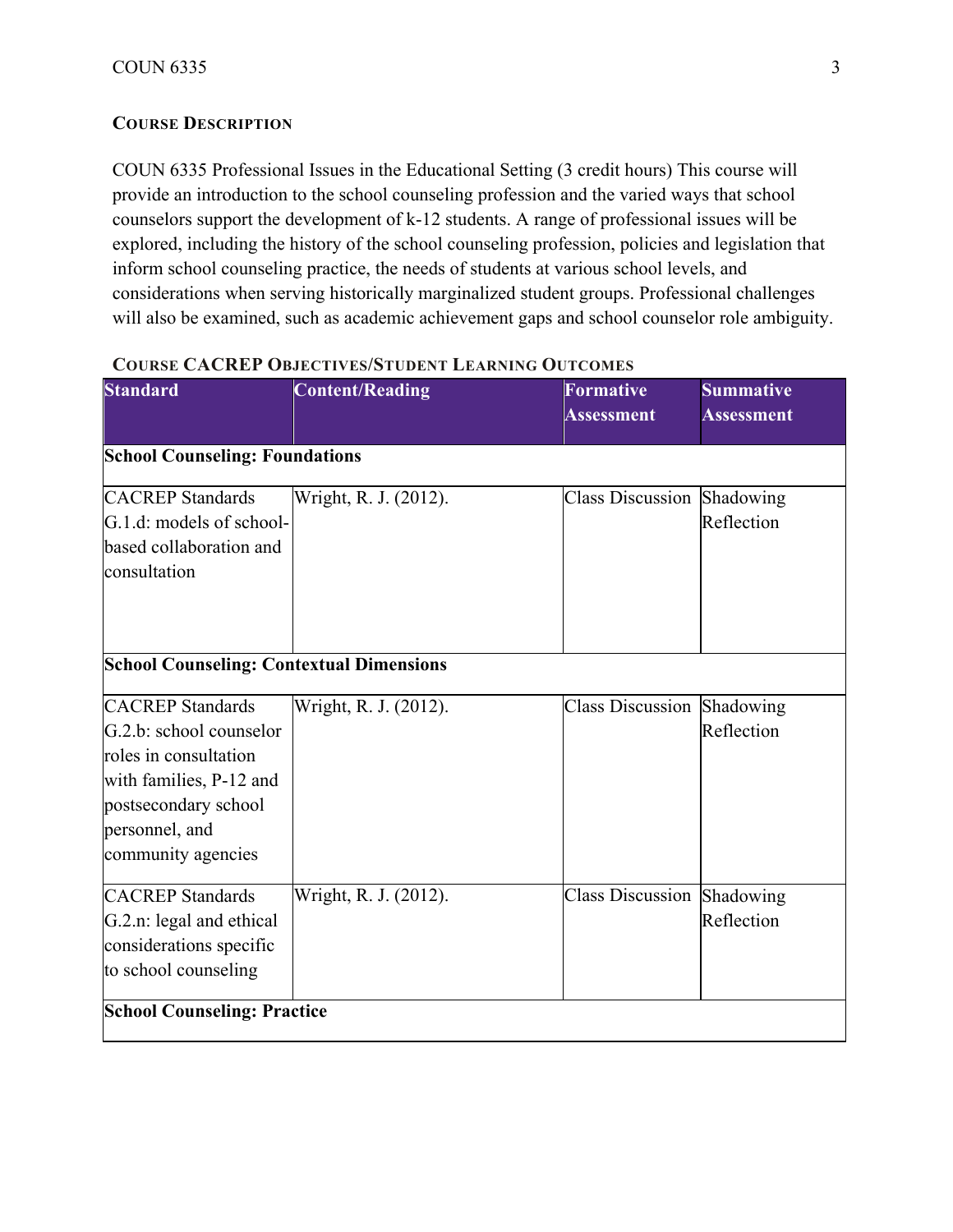| <b>CACREP</b> Standards<br>G.3.f: techniques of<br>personal/social<br>counseling in school<br>settings<br><b>CACREP</b> Standards<br>G.3.g: strategies to<br>facilitate school and<br>postsecondary<br>transitions | Wright, R. J. (2012).<br>Wright, R. J. (2012).   | <b>Class Discussion Article Review</b><br><b>Class Discussion Group</b> | Presentation            |
|--------------------------------------------------------------------------------------------------------------------------------------------------------------------------------------------------------------------|--------------------------------------------------|-------------------------------------------------------------------------|-------------------------|
| <b>CACREP</b> Standards<br>G.3.h: skills to critically<br>examine the connections<br>between social, familial,<br>emotional, and behavior<br>problems and academic<br>achievement                                  | Wright, R. J. (2012).<br>Peer-reviewed articles. | <b>Class Discussion Article Review</b>                                  |                         |
| <b>CACREP</b> Standards<br>G.3.i: approaches to<br>increase promotion and<br>graduation rates                                                                                                                      | Wright, R. J. (2012).<br>Peer-reviewed articles. | Class Discussion Shadowing                                              | Reflection              |
| <b>CACREP</b> Standards<br>$G.3.$ j: interventions to<br>promote college and<br>career readiness                                                                                                                   | Peer-reviewed articles.                          | Class Discussion                                                        | Shadowing<br>Reflection |
| <b>CACREP</b> Standards<br>G.3.k: strategies to<br>promote equity in<br>student achievement and<br>college access                                                                                                  | Peer-reviewed articles.                          | Class Discussion Shadowing                                              | Reflection              |
| <b>CACREP</b> Standards<br>G.3.1: techniques to<br>foster collaboration and<br>teamwork within schools                                                                                                             | Wright, R. J. (2012).<br>Peer-reviewed articles. | <b>Class Discussion</b>                                                 | Shadowing<br>Reflection |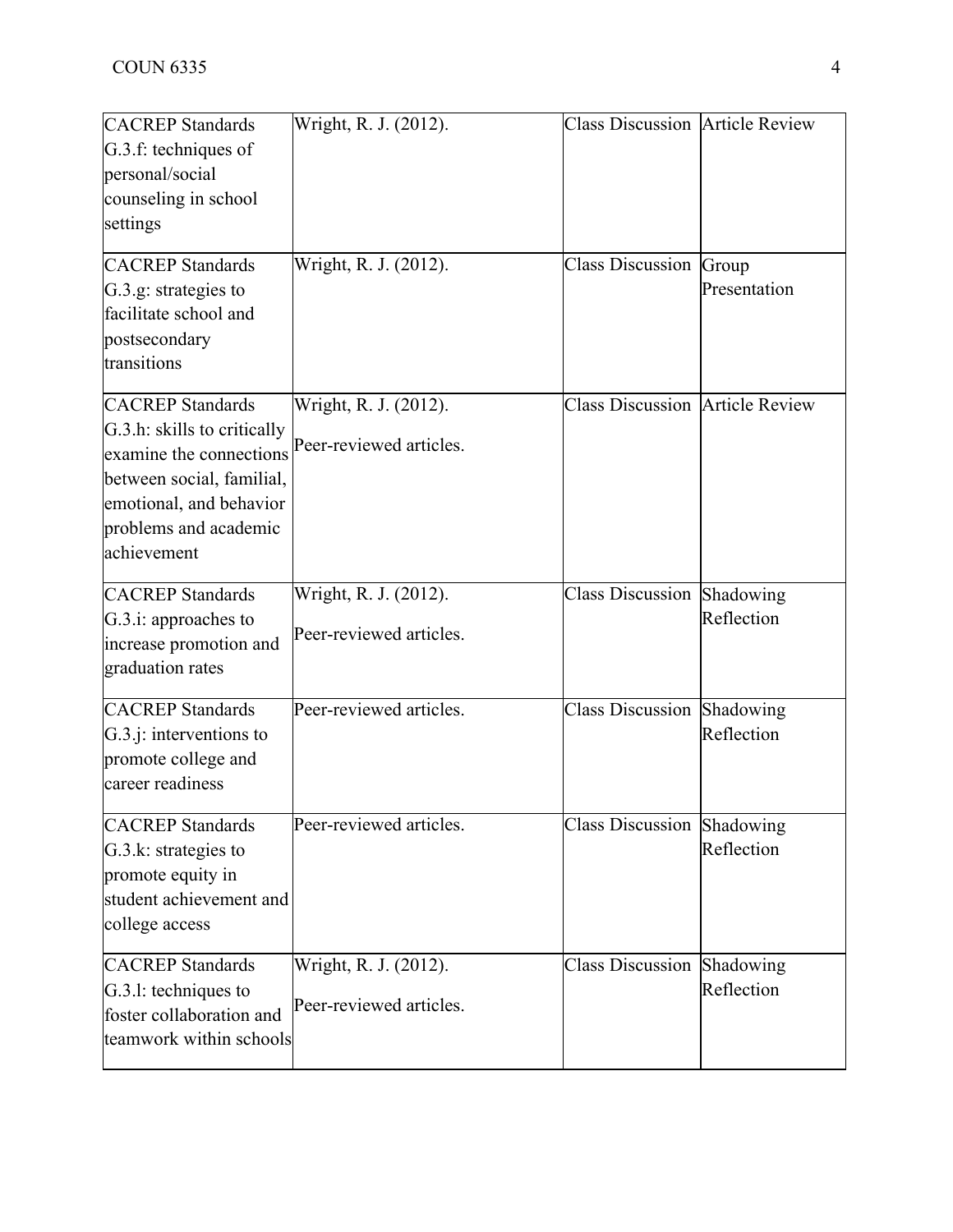| <b>CACREP</b> Standards | Peer-reviewed articles. | <b>Class Discussion Group</b>     |              |
|-------------------------|-------------------------|-----------------------------------|--------------|
| G.3.m: strategies for   |                         |                                   | Presentation |
| implementing and        |                         |                                   |              |
| coordinating peer       |                         |                                   |              |
| invention programs      |                         |                                   |              |
| <b>CACREP</b> Standards | Peer-reviewed articles. | <b>Class Discussion Shadowing</b> |              |
| $G.3.n:$ use of         |                         |                                   | Reflection   |
| accountability data to  |                         |                                   |              |
| inform decision making  |                         |                                   |              |
| <b>CACREP</b> Standards | Peer-reviewed articles. | <b>Class Discussion</b>           | Shadowing    |
| G.3.o: use of data to   |                         |                                   | Reflection   |
| advocate for programs   |                         |                                   |              |
| and students            |                         |                                   |              |

## **COUNSELING SKILLS DEVELOPMENT CHART**



Tier 1: Counseling Skills (COUN 6360): Learning the basic counseling skills for helping through role-plays.

Tier 2: Practicum (COUN 6800): Learning how to implement counseling techniques with real students primarily through shadowing professionals. In addition, practicum includes faculty and on-site supervision.

Tier 3: Internship I & II (COUN 6830 & 7830): Performing counseling techniques with real students under faculty and on-site supervision.

## **STUDENT RESPONSIBILITIES**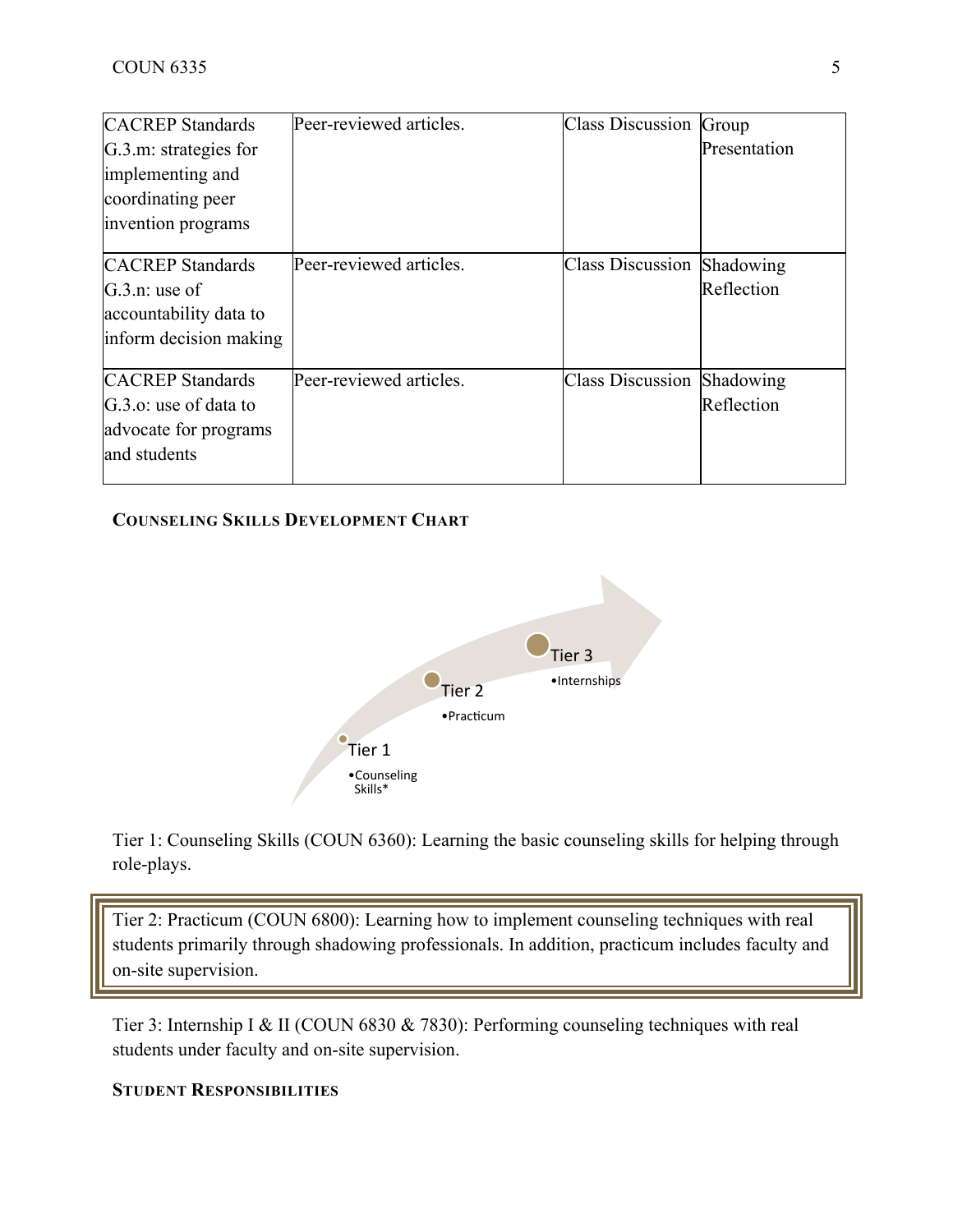The following dispositions summarize the responsibilities accepted by the student participating in this course. Counseling and Psychology Graduate Program Information

- 1. **Scholarship** (mastery in coursework and competency in application)
- 2. **Responsibility** (acceptance of ownership of personal, academic, and professional development and behavior)
- 3. **Respect for Diversity** (recognition of the needs and values of individuals)
- 4. **Effective Communication** (ability to communicate clearly verbally and in writing, and to accept new ideas and constructive feedback)
- 5. **Reflection** (ability to asses one's own decision-making process and recognize consequences of behavior)
- 6. **Professional Behavior** (recognition of ethical, legal, and professional standards of conduct)
- 7. **Critical Thinking** (capability for critical thinking and real world problem-solving)

## **MAJOR TEACHING METHODS**

Instruction will consist of lecture, demonstration, group discussion/activities, and student led skills practice.

## **SPECIAL INSTRUCTIONAL PLATFORM/MATERIALS**

- A. iLearn
- B. Tk20: TTU's College of Education uses Tk20, a comprehensive data and reporting system to improve our processes, manage student transition points, and track key assessments in program coursework. All students, regardless of affiliated major and college, enrolled in courses requiring Tk20 must purchase an account and submit the appropriate coursework. Failure to purchase Tk20 can result in a zero for Tk20 assignments and/or final course grade reduced a full letter. There is a one-time-only system cost at the university bookstore, and your account is valid for seven years. You will be asked to access Tk20 for a variety of tasks, including coursework, advisement, field/clinical experiences, portfolios, and key program assessments. Access the TTU Tk20 website for more details.

## **TOPICS TO BE COVERED**

- 1. Historical trends and contemporary practice of school counseling
- 2. Appropriate and inappropriate duties for school counselors
- 3. School counseling at elementary-, middle-, and high school levels
- 4. The school counselor's role in multi-tiered systems of support (MTSS), special education, collaboration, college and career readiness, implementation of traumainformed schools, etc.
- 5. Achievement gaps and the needs of historically underserved student groups
- 6. Partnerships and collaboration in school counseling
- 7. Ethical issues in school counseling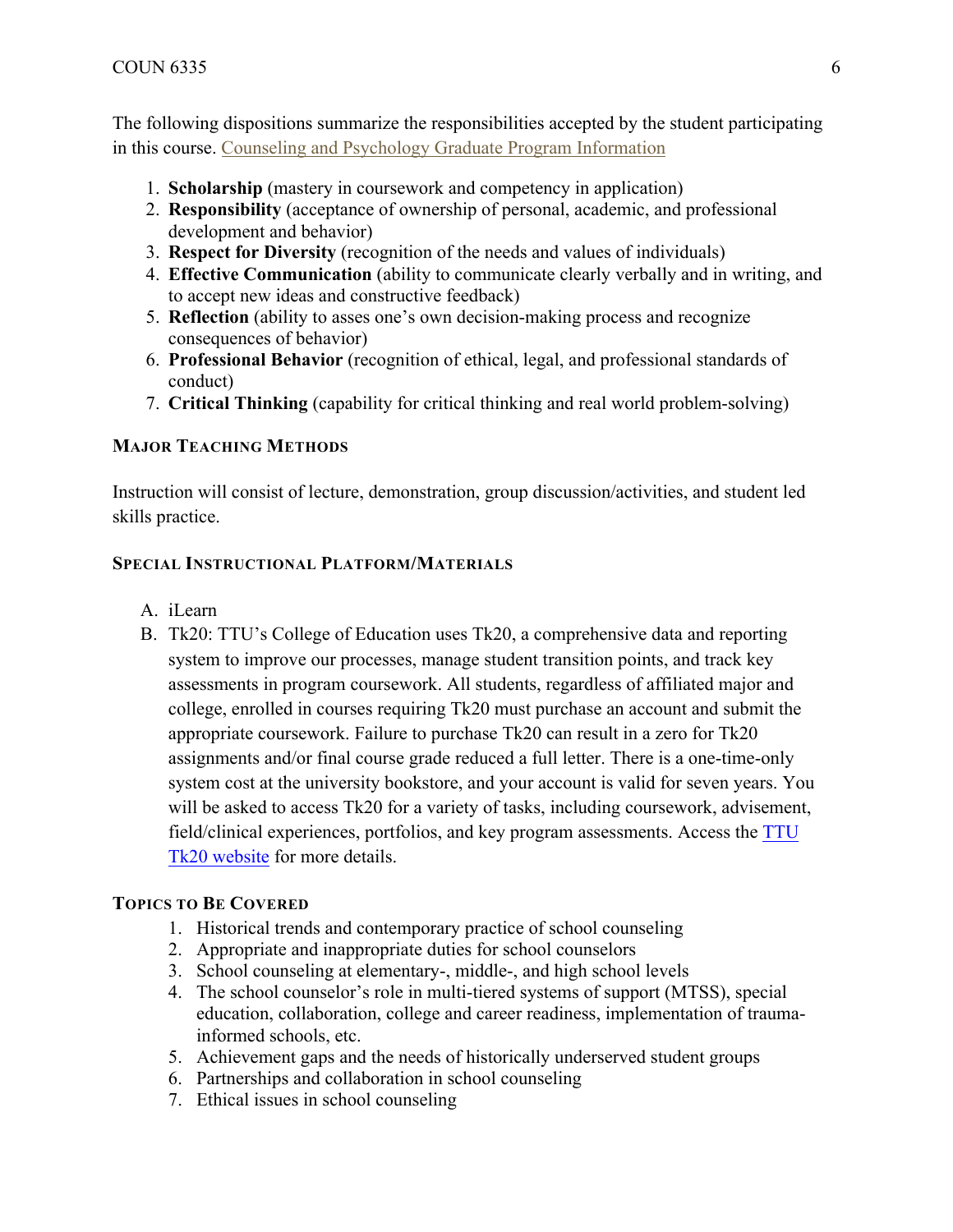## **GRADING AND EVALUATION PROCEDURES**

The following assessment procedures will be used to evaluate students' knowledge of the course. **Evaluation and Assessment Procedures**

| <b>Assignment</b>                | Percentage |
|----------------------------------|------------|
| <b>Class Participation</b>       | 10%        |
| <b>Professional Presentation</b> | 20%        |
| <b>Article Review</b>            | 20%        |
| <b>Shadowing Reflection</b>      | 20%        |
| <b>Classroom Observation</b>     | 30%        |
| <b>Total</b>                     | 100%       |

All course requirements will be used to determine student's achievement of the course objectives listed under section "assignments and related policy" of this syllabus. All required assignments would be given a specific grade. Final course grades will incorporate the grading system as follows:

## **Grading Scale**

| A | $93 - 100$ |
|---|------------|
| B | $85 - 92$  |
| C | $77 - 84$  |
| Ð | $69 - 76$  |
| F | <68        |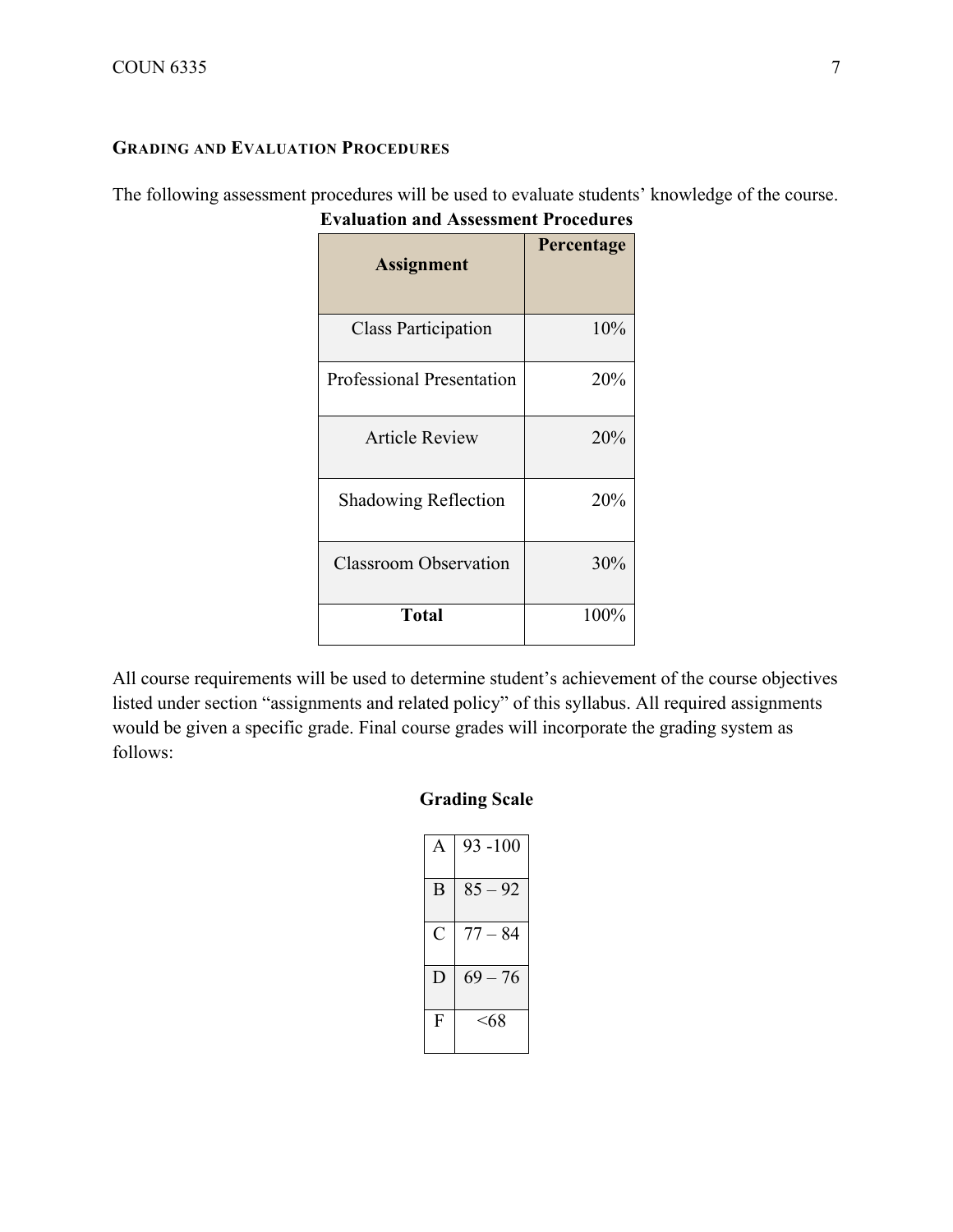A grade of an A or B demonstrates Competency Skills level, while any grade C and below does not. In addition, a grade of an "I" is given only when a valid rationale for such a grade is presented and terms for completion of the course are agreed upon.

#### **LATE ASSIGNMENTS**

**All assignments should be completed on or before the announced due date.** Ten percent will be deducted for each day an assignment is late including weekend days. After three days, assignments will no longer be accepted, and the student will receive a zero on the assignment. It is the student's responsibility to ensure assignments are submitted on time. All submitted work is final. Your submissions should reflect your best professional effort.

#### **ASSIGNMENT FORMAT**

All assignments should be typed, double-spaced, 12-point Times New Roman font, and adhere to APA guidelines (*APA Publication Manual*, 7<sup>th</sup> ed.) including, title page, running head, quotations, in-text citations, references, etc. Points will be deducted for all assignments not meeting these standards.

## **COURSE POLICIES**

#### **STUDENT ACADEMIC MISCONDUCT POLICY**

Maintaining high standards of academic integrity in every class at Tennessee Tech is critical to the reputation of Tennessee Tech, its students, alumni, and the employers of Tennessee Tech graduates. The Student Academic Misconduct Policy describes the definitions of academic misconduct and policies and procedures for addressing Academic Misconduct at Tennessee Tech. For details, view the Tennessee Tech's Policy 217 – Student Academic Misconduct at Policy Central.

#### **ATTENDANCE POLICY**

Attendance and on-time arrival are expected and of the utmost importance in a class of this nature. If you foresee missing more than one class over the course of the semester, please see me. *Arriving late or leaving early is a disruption to the entire class; therefore, I ask that all candidates inform their classmates and myself if they are required to leave early or arrive late.* You are responsible for making sure you receive the necessary assignments and class notes you miss.

If a student will miss more than one class (or more than two hours and 50 minutes of class time), the participation grade for the course will be impacted by the absence. One point for every 15 minute increment of time missed will be deducted after the initial one class absence.

#### **ASSIGNMENTS AND RELATED POLICY**

A) CLASS PARTICIPATION A student's understanding of course content will be based upon their contributions to classroom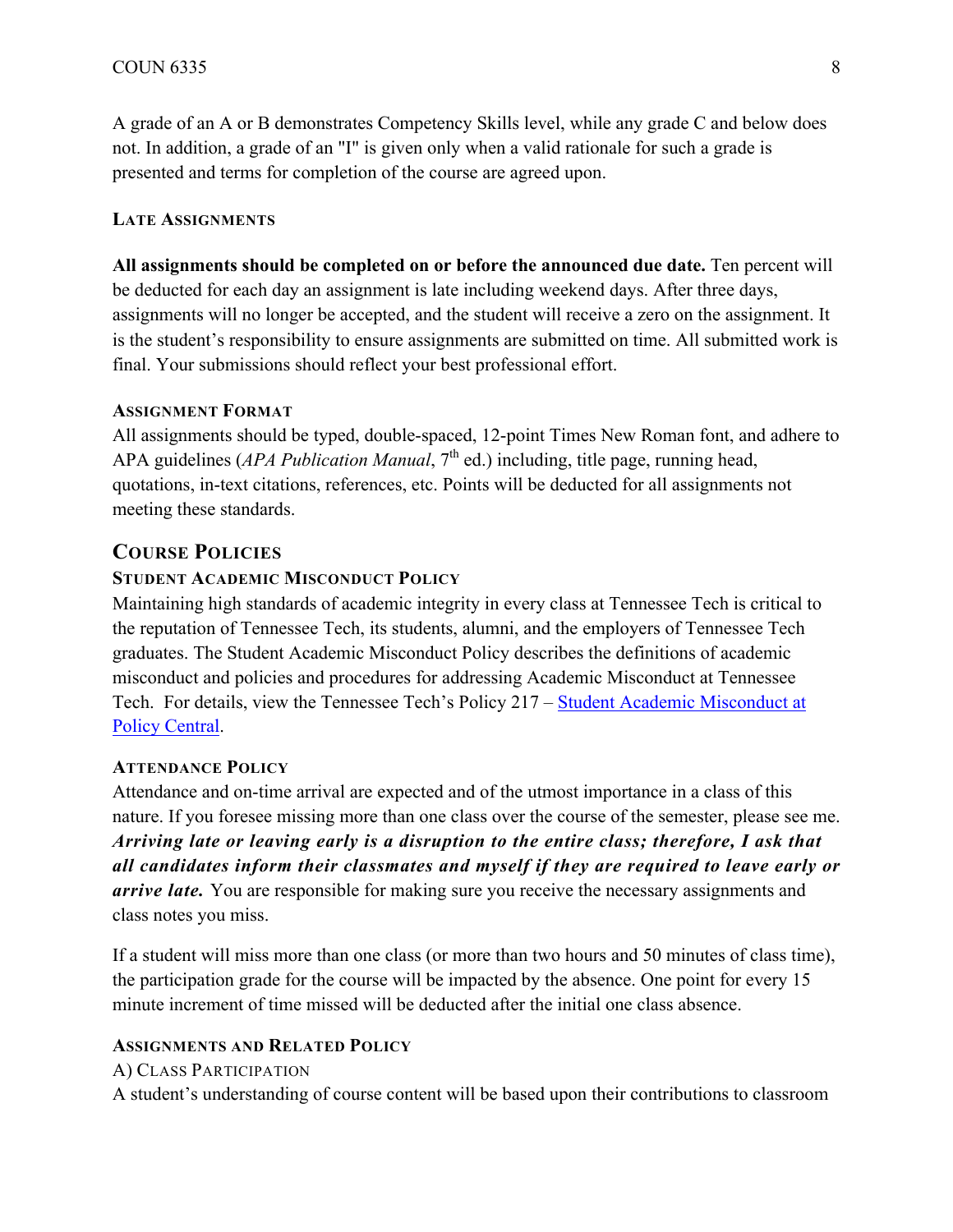discussion. The class discussion and activities are important and adequate preparation of coursework and readings is required. Students can earn full participation credit for this course by actively engaging each week (barring deductions for attendance). Minimal participation will result in a loss of points.

#### B) SCHOOL COUNSELOR SHADOWING AND REFLECTIONS

When shadowing a school counselor, the goal is to observe the daily activities of a school counselor and understand the role of a school counselor in the school setting. During this experience, you are not to provide any individual or group counseling. Students will write 1-2 page reflections about 4 specific observations, asking for input from the school counselor as needed.

1. Ethical and legal considerations within the school setting

2. The role of a school counselor in collaboration and consultation, including what models are used.

3. The school counselor's role in providing equity in promotion and college/career readiness.

4. The use of data to inform the program structure and how data is used to advocate for students.

#### D) RESEARCH ARTICLE REVIEW AND INFORMATIONAL RESOURCE

Students will research a mental health concern for children and adolescents, explain the potential impacts related to school performance or behavior, and present appropriate theories or interventions that can be implemented as a part of the school counseling program. A minimum of 4 articles will be reviewed, a 30 minute presentation based on the information gathered will be presented along with a 2-4 page resource handout for class members.

#### E) GROUP PROFESSIONAL PRESENTATION

Student will work in groups and choose a topic to research in order to present a professional 60 minute educational session that could be used for conferences or teachers' in-services.

| <b>School Transitions</b> | Peer Interventions                |
|---------------------------|-----------------------------------|
| <b>Exceptional Child</b>  | ESL                               |
| LBGTQIA+                  | Homelessness                      |
| Grief                     | Suicide Assessment and Prevention |
| Self-Injury               | Substance Use                     |
| Learning Styles           |                                   |

#### F) CLASSROOM OBSERVATION, REFLECTION, AND HOUR LOG

All students seeking licensure as a school counselor in Tennessee will complete 20 hours of observation in a classroom  $(5<sup>th</sup> grade)$ . This experience emphasizes learning about student behavior, classroom management, and educator-student relationships. After the observation hours are complete, students will conduct a brief, informal interview of their host teacher